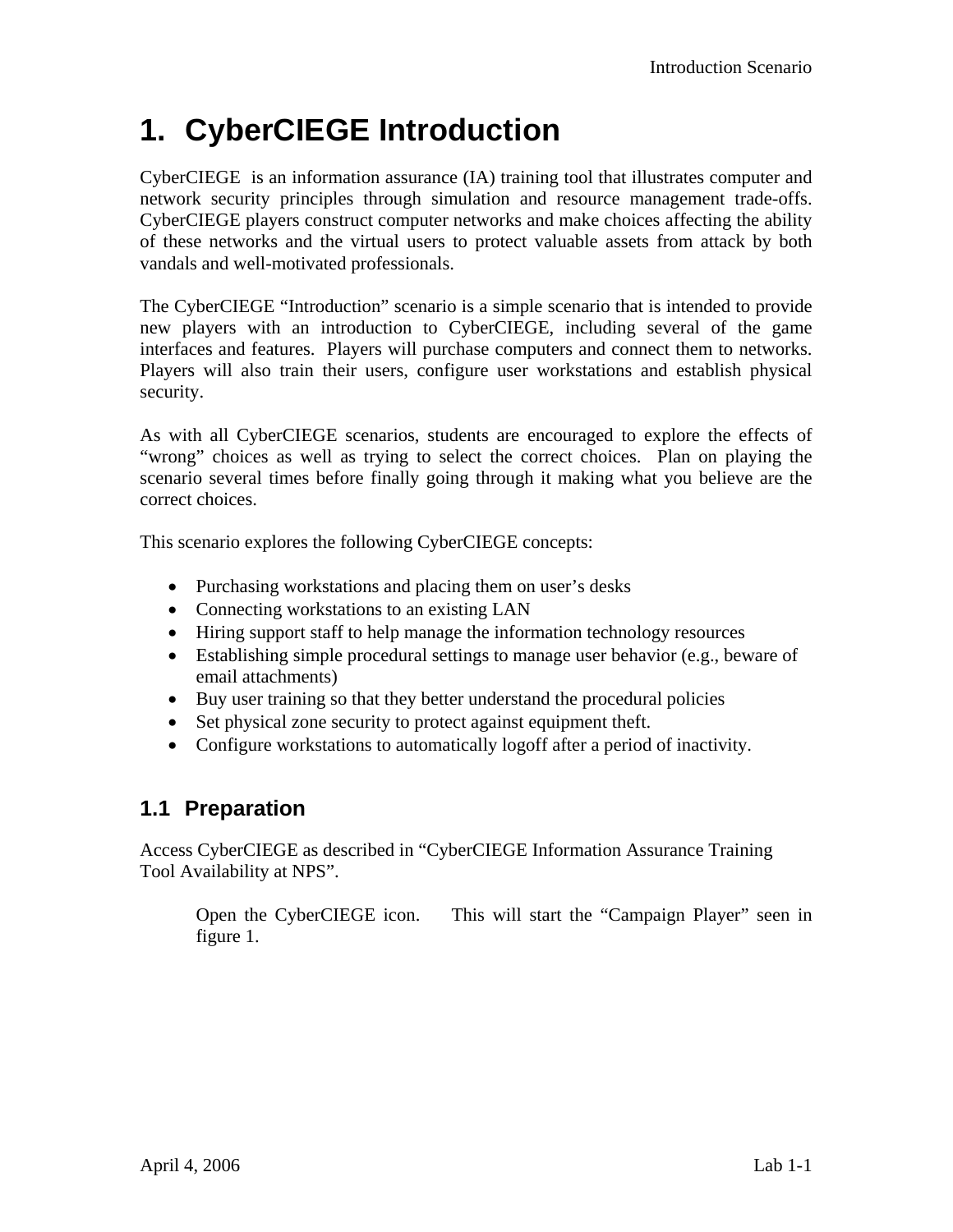

**Figure 1: The Campaign Player** 

Click the "Play" button.

## **1.2 Play**

As you play the scenario, you can save your game state at any time via the GAME screen. Also, the scenario will automatically save the state as you transition to each new phase. These saved games become available in the Campaign Player "Saved Games" list.

#### **1.2.1 Fly Around and Explore the Office**

- Click the OK button in the initial briefing.
- Press the "k" key to view keyboard shortcuts
- Pan around the office. Zoom in and zoom out.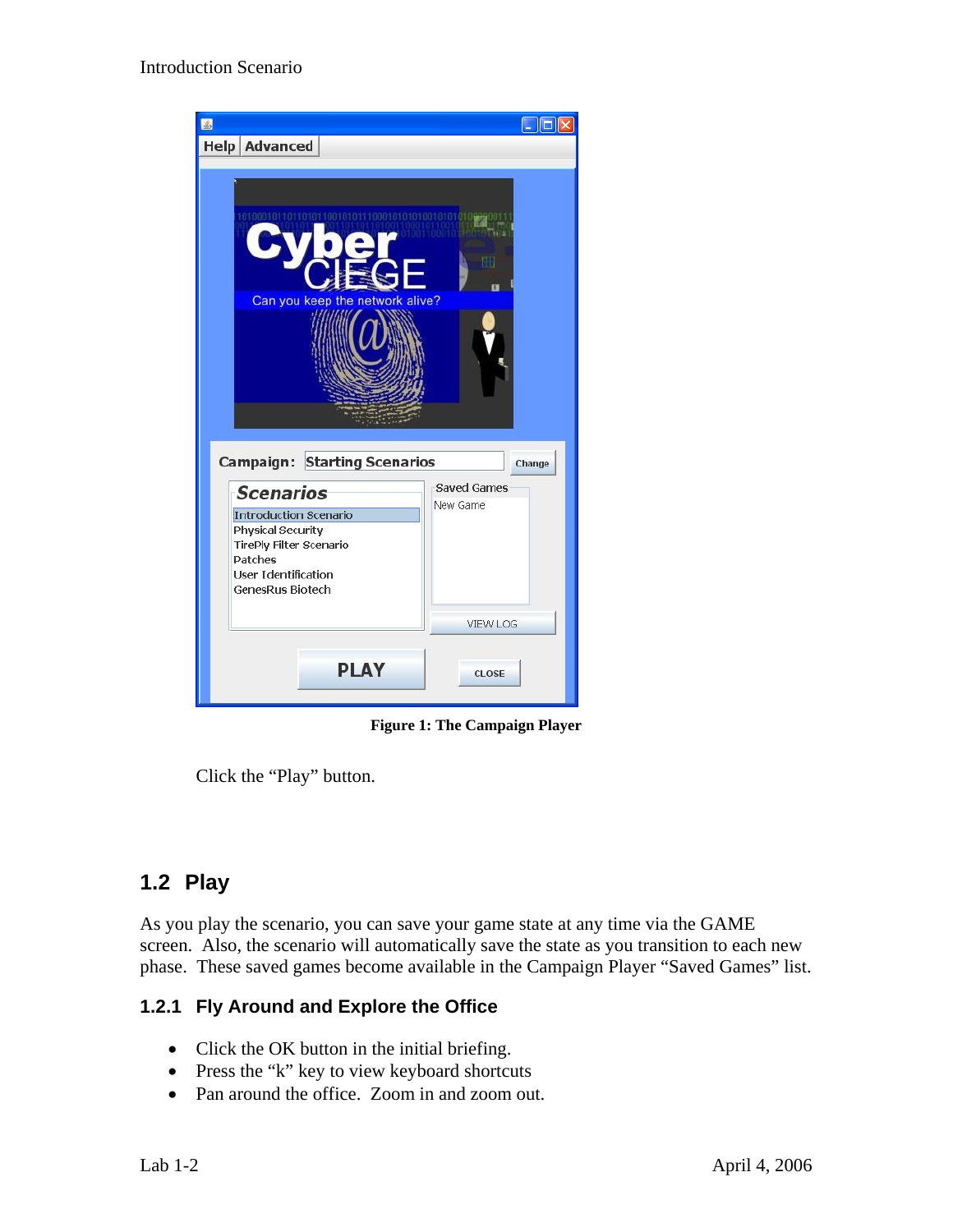- Press "u" to toggle between users. Note how they can't currently achieve their goals. Clicking on a user also selects that user and highlights the user's current thoughts.
- Press the "Tab" key several times to iterate through a series of birds-eye views. This will help when you buy computers and need to place them on desks.
- When you are done exploring, press the Tab key until you have a good view of Curly's office.

#### **1.2.2 Buy Workstations and Establish Initial Network**

- Follow the pop-up help to read your objectives for the first phase of the scenario. There will be four phases to complete.
- Follow the pop-up help instructions to buy them each workstations. Note that in CyberCIEGE, you are encouraged to set up and configure your networks before you press the play button.  $\Box$  If and when you do press the play button, you man pause the game by pressing the pause button. **III** (Alternately, the space bar toggles between play and pause.)
- Follow the pop-up help to connect the workstations to the LAN.
- Follow the pop-up help to hire an IT support staff member.
- The scenario should then advance to the second phase.

#### **1.2.3 Establish Procedural Security and User Training**

- Check your new objectives.
- Before you make procedural settings, press the play button and watch what happens.
- Follow the pop-up help to establish procedural security for Moe and Curly
- Follow the pop-up help to buy them training.
- The scenario should then advance to the third phase

#### **1.2.4 Establish Physical Security and Some Individual Accountability**

- Let the game run, and ignore the warnings for now.
- A computer will be stolen
- Quit the game. Don't worry, you'll get right back to where you were.
- You now see the player again as per figure 1. However now there should be two new entries in the "Saved Games" list. Select "Phase2" and click "play"
- You are now back to where you were before your computer was stolen.
- Enhance physical security per the pop-up help.
- Restart the simulation with the play button